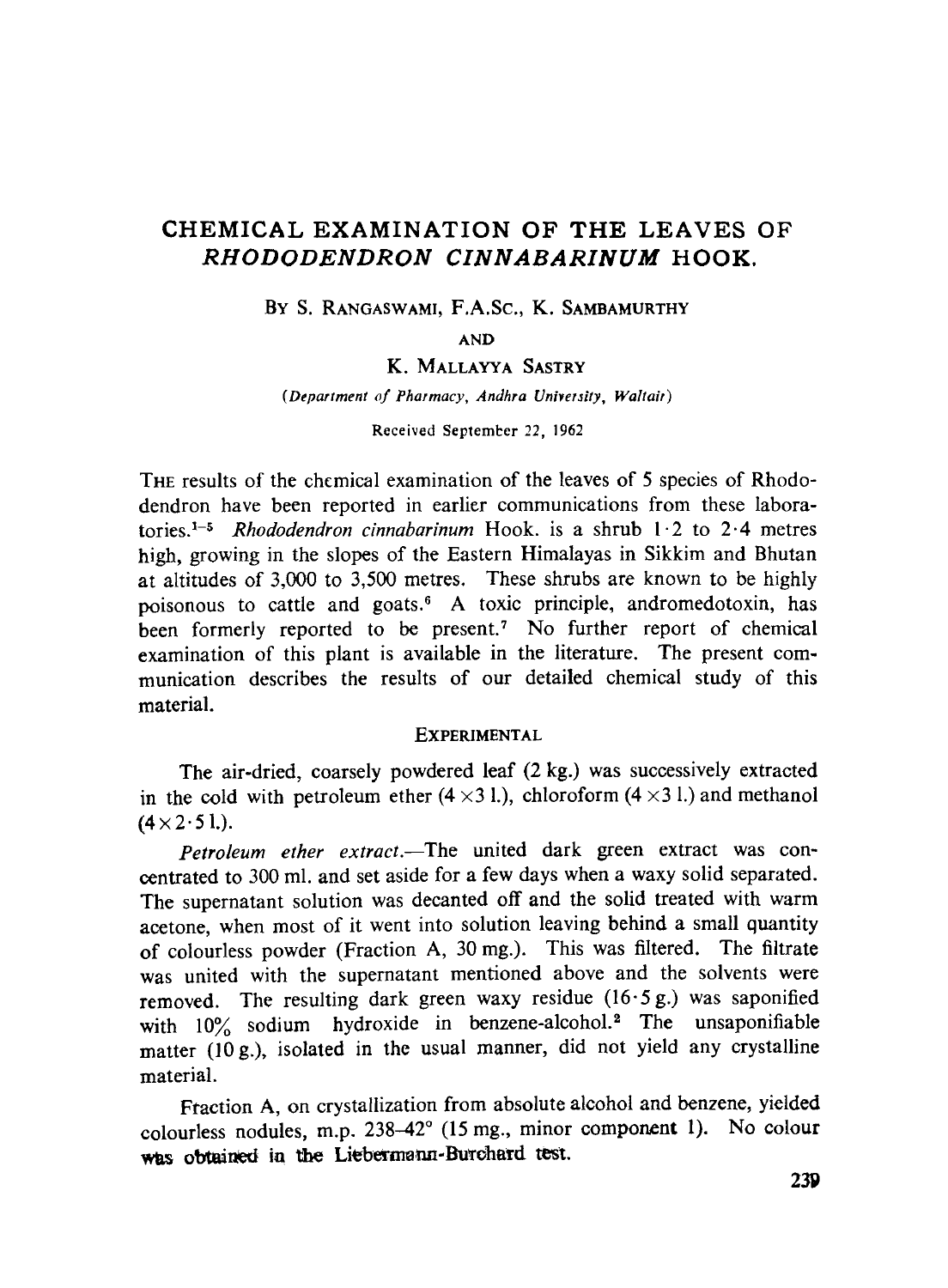*Chloroform extract.--The* dark green extract was evaporated and the resulting semi-solid residue (15 g.) was extracted with warm acetone (200 ml.), when the wax and colouring matter went into solution. The insoluble material (6 g.) was filtered and washed thoroughly with warm acetone. It was then dissolved in excess of hot alcobol (400 ml.), diluted with an equal volume of water and the resulting suspension cooled and extracted with ether  $(8 \times 100 \text{ ml})$ . The ethereal extract was shaken with  $5\%$  sodium hydroxide solution when a precipitate separated at the interphase.

The precipitate was filtered and decomposed with acid. $<sup>2</sup>$  The resulting</sup> solid  $(2.5 g)$  answered the colour reactions for ursolic acid; but it did not crystallise weU. There was no improvement even after purification through the sodium salt. A portion  $(0.25 \text{ g})$  of it was methylated with diazomethane and the residue  $(0.3 \text{ g})$  was chromatographed over alumina  $(15 \text{ g})$  using petroleum ether and benzene as solvents for elution. The residues obtained from the petroleum ether-benzene  $(1: 1)$  and benzene eluates (total 180 mg.) crystallized from petroleum ether as feathery needles, m.p.  $110-12^{\circ}$  [a]<sup>25</sup>  $= +60.5^{\circ}$  (Pyridine). Found: C, 79.5; H, 10.4;  $-OCH_3$ , 7.1. C<sub>31</sub>H<sub>50</sub>O<sub>3</sub> requires: C, 79.1; H,  $10.7$ ;  $-OCH<sub>3</sub>(1)$ ,  $6.6\%$ . A portion of this was acetylated; the acetate crystallized from methanol as colourless plates, m.p. 246-48°.  $[a]_D^{25} = +63.4$ ° (Chloroform). Found: C, 76.8; H, 10.4.  $C_{33}H_{52}O_4$  requires: C, 77.3; H, 10.2%. Mixed m.p. of these samples with authentic methyl ursolate and methyl acetyl ursolate respectively<sup>1</sup> were undepressed.

The ethereal layer, remaining after extraction with alkali, was washed neutral, dried and the solvent removed, when a light green semi-solid residue  $(2 g)$  was obtained. Most of it melted below 100 $^{\circ}$ , but a small portion melted at  $210-20^\circ$ . It was chromatographed over alumina (30 g.) using petroleum ether, benzene and chloroform as solvents. The benzene and benzene-chloroform (19: 1) eluates yielded residues, which being similar were united and repeatedly crystallized from benzene, when colourless nodules, m.p. 218-21 $^{\circ}$ , were obtained  $(0.2 \text{ g.})$  (minor component 2). In the Liebermann-Burchard test it gave ah orange colour rapidly changing to pink.

The alkaline extract, obtained during alkali separation, gave a greenish precipitate on neutralization with acid. It could not be crystallized from any solvent or solvent mixture.

*Methanol extract*.—The combined extract was concentrated to about 500 ml., when a sticky precipitate separated. After decanting off the clear supernatant solution, the preeipitate was treated with hot acetone when the